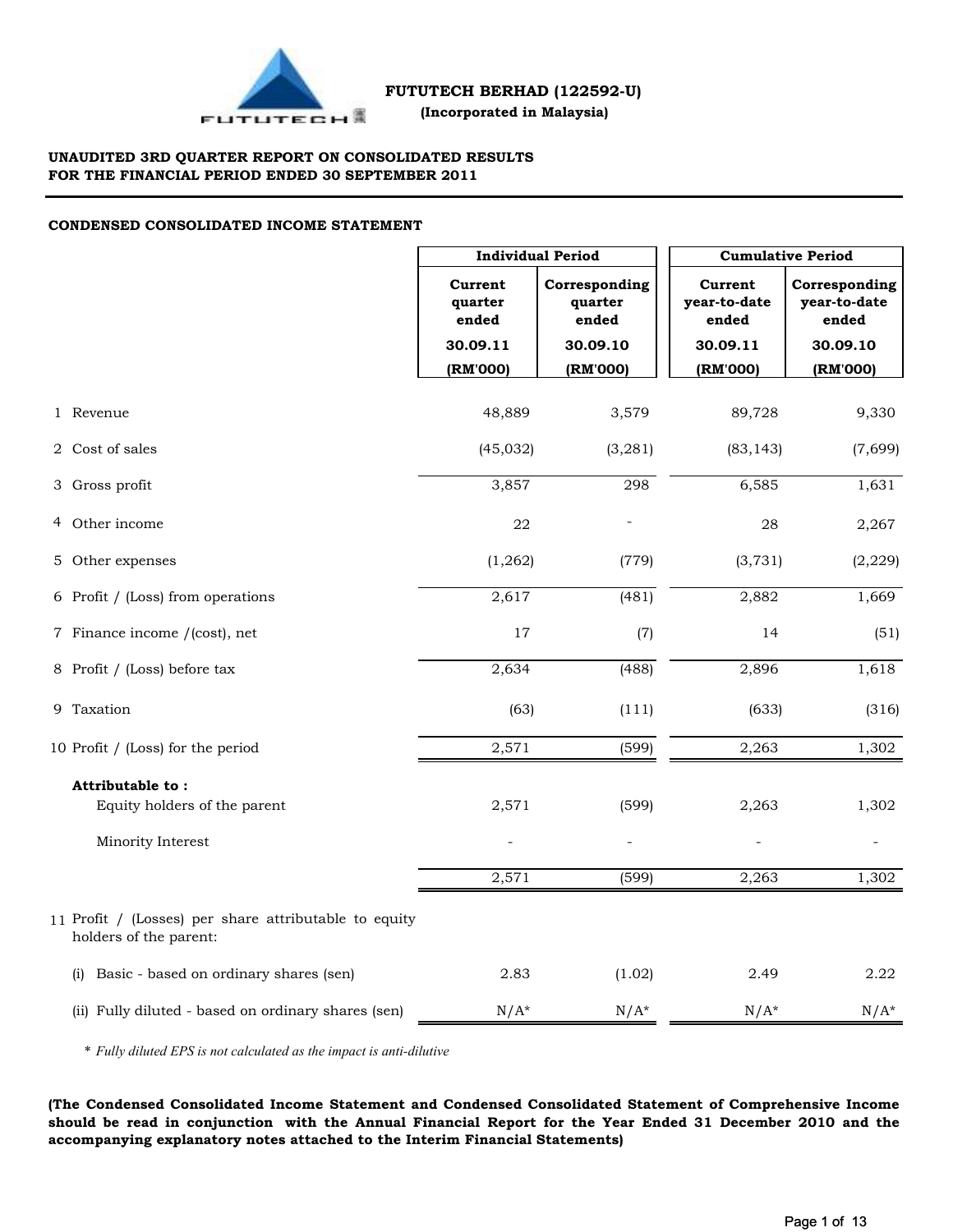

## **(Incorporated in Malaysia)**

## **UNAUDITED 3RD QUARTER REPORT ON CONSOLIDATED RESULTS FOR THE FINANCIAL PERIOD ENDED 30 SEPTEMBER 2011**

## **CONDENSED CONSOLIDATED STATEMENT OF COMPREHENSIVE INCOME**

|                                                  | <b>Individual Period</b>                |                                               | <b>Cumulative Period</b>                     |                                                    |  |
|--------------------------------------------------|-----------------------------------------|-----------------------------------------------|----------------------------------------------|----------------------------------------------------|--|
|                                                  | Current<br>quarter<br>ended<br>30.09.11 | Corresponding<br>quarter<br>ended<br>30.09.10 | Current<br>year-to-date<br>ended<br>30.09.11 | Corresponding<br>year-to-date<br>ended<br>30.09.10 |  |
|                                                  | (RM'000)                                | (RM'000)                                      | (RM'000)                                     | (RM'000)                                           |  |
|                                                  |                                         |                                               |                                              |                                                    |  |
| 1 Profit / (Loss) for the period                 | 2,571                                   | (599)                                         | 2,263                                        | 1,302                                              |  |
| 2 Currency translation differences               | (14)                                    | $\overline{\phantom{a}}$                      | (24)                                         | $\overline{4}$                                     |  |
| 3 Total comprehensive income for the period      | 2,557                                   | (599)                                         | 2,239                                        | 1,306                                              |  |
| Attributable to:<br>Equity holders of the parent | 2,557                                   | (599)                                         | 2,239                                        | 1,306                                              |  |
| Minority Interest                                |                                         | $\overline{\phantom{a}}$                      |                                              |                                                    |  |
|                                                  | 2,557                                   | (599)                                         | 2,239                                        | 1,306                                              |  |

**(The Condensed Consolidated Income Statement and Condensed Consolidated Statement of Comprehensive Income should be read in conjunction with the Annual Financial Report for the Year Ended 31 December 2010 and the accompanying explanatory notes attached to the Interim Financial Statements)**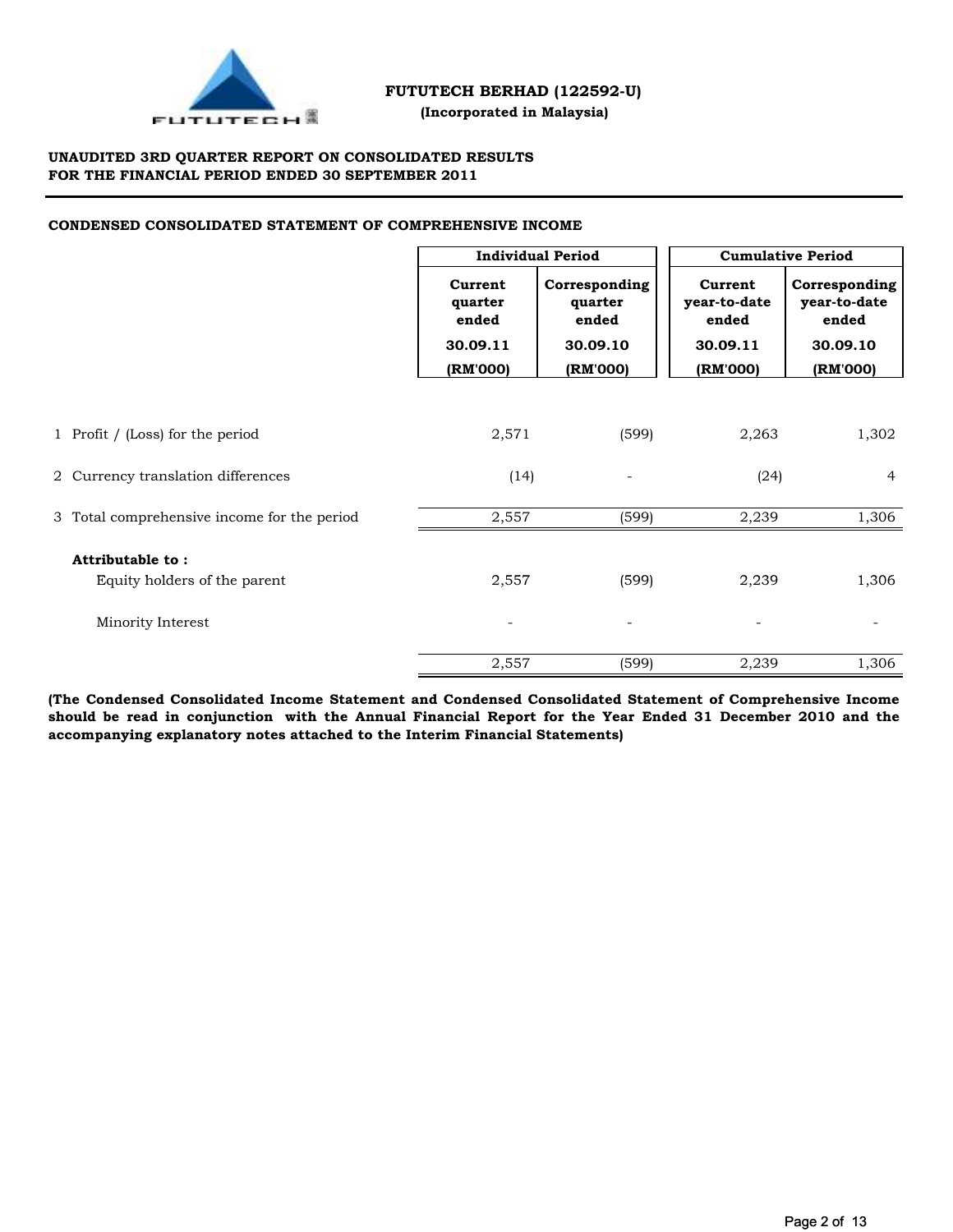

### **UNAUDITED 3RD QUARTER REPORT ON CONSOLIDATED RESULTS FOR THE FINANCIAL PERIOD ENDED 30 SEPTEMBER 2011**

| CONDENSED CONSOLIDATED STATEMENT OF FINANCIAL POSITION                |                                                |                                              |  |  |
|-----------------------------------------------------------------------|------------------------------------------------|----------------------------------------------|--|--|
|                                                                       | (UNAUDITED)<br>As at<br>30.09.2011<br>(RM'000) | (AUDITED)<br>As at<br>31.12.2010<br>(RM'000) |  |  |
| <b>NON CURRENT ASSETS</b>                                             |                                                |                                              |  |  |
|                                                                       |                                                |                                              |  |  |
| Property, Plant and Equipment                                         | 9,425                                          | 9,234                                        |  |  |
| <b>Other Investments</b>                                              | 54                                             | 54                                           |  |  |
| <b>Other Intangible Assets</b>                                        |                                                |                                              |  |  |
|                                                                       | 9,479                                          | 9,288                                        |  |  |
| <b>Current Assets</b>                                                 |                                                |                                              |  |  |
| Inventories                                                           | 3,655                                          | 1,944                                        |  |  |
| Trade Debtors                                                         | 37,409                                         | 4,026                                        |  |  |
| Other Debtors, Deposits and Prepayments                               | 1,888                                          | 14,993                                       |  |  |
| Cash and Bank Balances                                                | 16,444                                         | 5,055                                        |  |  |
|                                                                       | 59,396                                         | 26,018                                       |  |  |
| Non-Current Assets Held for Sale                                      |                                                |                                              |  |  |
|                                                                       | 59,396                                         | 26,018                                       |  |  |
| <b>TOTAL ASSETS</b>                                                   | 68,875                                         | 35,306                                       |  |  |
| Equity Attributable to Equity Holders of the Company<br>Share Capital | 45,368                                         | 58,726                                       |  |  |
| Reserves                                                              |                                                |                                              |  |  |
| Others                                                                | 251                                            | 276                                          |  |  |
| <b>Accumulated Profit</b>                                             | 225<br>45,844                                  | (31, 401)<br>27,601                          |  |  |
| <b>Minority Interest</b>                                              |                                                |                                              |  |  |
| <b>Total Equity</b>                                                   | 45,844                                         | 27,601                                       |  |  |
| <b>Non-Current Liabilities</b>                                        |                                                |                                              |  |  |
| Long Term Borrowings                                                  |                                                |                                              |  |  |
| Deferred Taxation                                                     |                                                | 11                                           |  |  |
|                                                                       | ÷,                                             | 11                                           |  |  |
| <b>Current Liabilities</b>                                            |                                                |                                              |  |  |
| <b>Trade Payables</b>                                                 | 18,182                                         | 5,861                                        |  |  |
| Other Payables                                                        | 4,486                                          | 1,425                                        |  |  |
| Short Term Borrowings                                                 |                                                | 215                                          |  |  |
| Provision for Taxation                                                | 363                                            | 193                                          |  |  |
|                                                                       | 23,031                                         | 7,694                                        |  |  |
| <b>Total Liabilities</b>                                              | 23,031                                         | 7,705                                        |  |  |
| TOTAL EQUITY and LIABILITIES                                          | 68,875                                         | 35,306                                       |  |  |
|                                                                       |                                                |                                              |  |  |
| Net Assets Per Share (RM)<br>Net Tangible Assets Per Share (RM)       | 1.01<br>1.01                                   | 0.47<br>0.47                                 |  |  |
|                                                                       |                                                |                                              |  |  |

**(The Condensed Consolidated Statement of Financial Position should be read in conjunction with the Annual Financial Report for the Year Ended 31 December 2010 and the accompanying explanatory notes attached to the Interim Financial Statements)**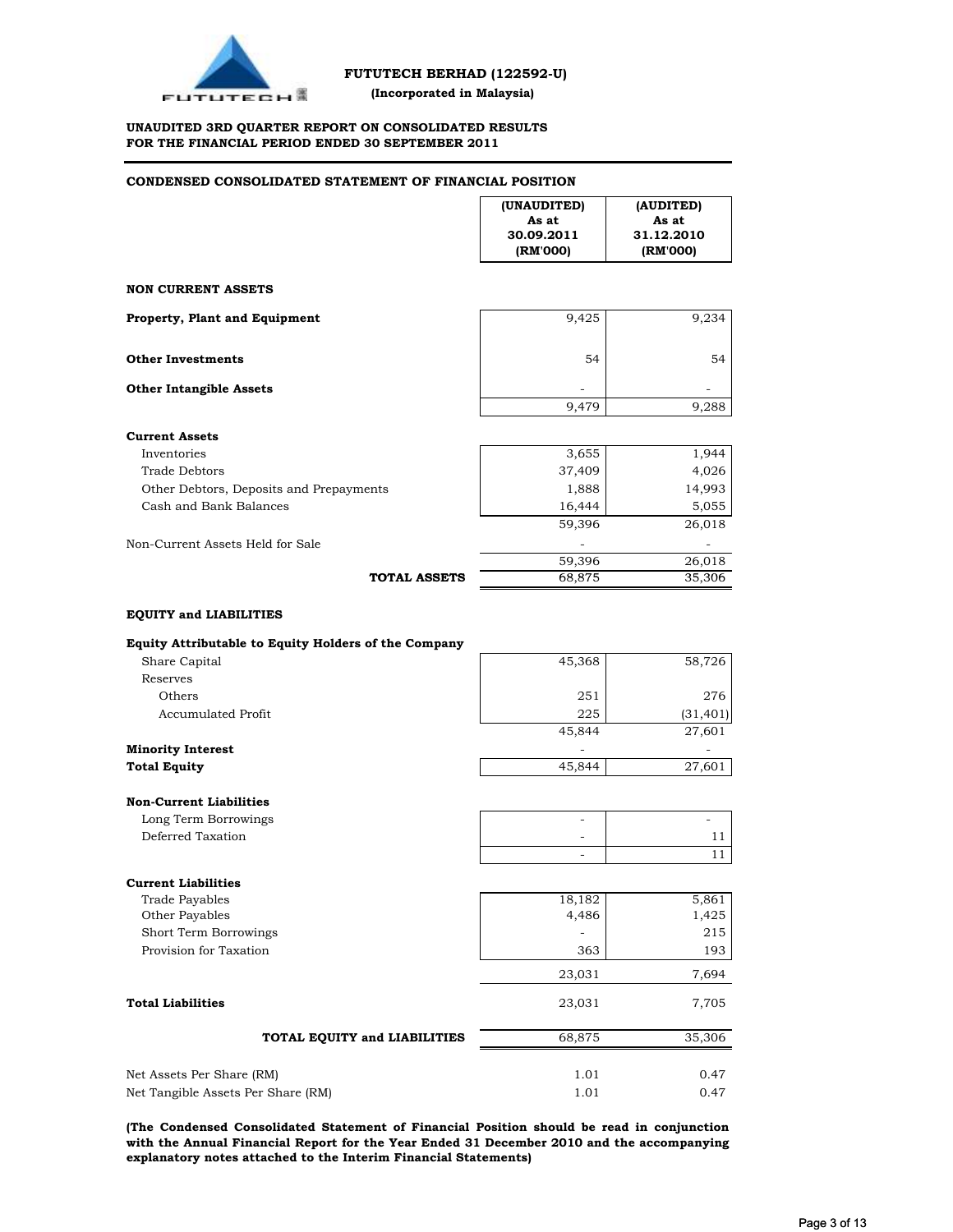

 **(Incorporated in Malaysia)**

## **UNAUDITED 3RD QUARTER REPORT ON CONSOLIDATED RESULTS FOR THE FINANCIAL PERIOD ENDED 30 SEPTEMBER 2011**

## **CONDENSED CONSOLIDATED STATEMENTS OF CHANGES IN EQUITY**

|                                                         | Attributable to Equity Holders of the Company |                                                      |                                               |                                      |
|---------------------------------------------------------|-----------------------------------------------|------------------------------------------------------|-----------------------------------------------|--------------------------------------|
|                                                         |                                               |                                                      |                                               |                                      |
| <b>9-MONTH PERIOD ENDED</b><br><b>30 SEPTEMBER 2011</b> | <b>Share Capital</b><br><b>RM'000</b>         | Non-Distributable<br><b>Reserve</b><br><b>RM'000</b> | Accumulated<br><b>Losses</b><br><b>RM'000</b> | <b>Total Equity</b><br><b>RM'000</b> |
| Balance as at 1 January 2011                            | 58,726                                        | 276                                                  | (31, 401)                                     | 27,601                               |
| Capital Reduction                                       | (29, 363)                                     |                                                      | 29,363                                        |                                      |
| Rights Issue                                            | 16,005                                        |                                                      |                                               | 16,005                               |
| Total Comprehensive Income for the<br>period            |                                               | (24)                                                 | 2,263                                         | 2,239                                |
| Balance as at 30 SEPTEMBER 2011                         | 45,368                                        | 252                                                  | 225                                           | 45,845                               |
| 9-MONTH PERIOD ENDED<br><b>30 SEPTEMBER 2010</b>        |                                               |                                                      |                                               |                                      |
| Balance as at 1 January 2010                            | 58,726                                        | 232                                                  | (28, 948)                                     | 30,010                               |
| Total Comprehensive Income for the<br>period            |                                               | 1                                                    | 1,302                                         | 1,303                                |
| Balance as at 30 SEPTEMBER 2010                         | 58,726                                        | 233                                                  | (27, 646)                                     | 31,313                               |

**(The Condensed Consolidated Statements of Changes in Equity should be read in conjunction with the Annual Financial Report for the Year Ended 31 December 2010 and the accompanying explanatory notes attached to the Interim Financial Statements)**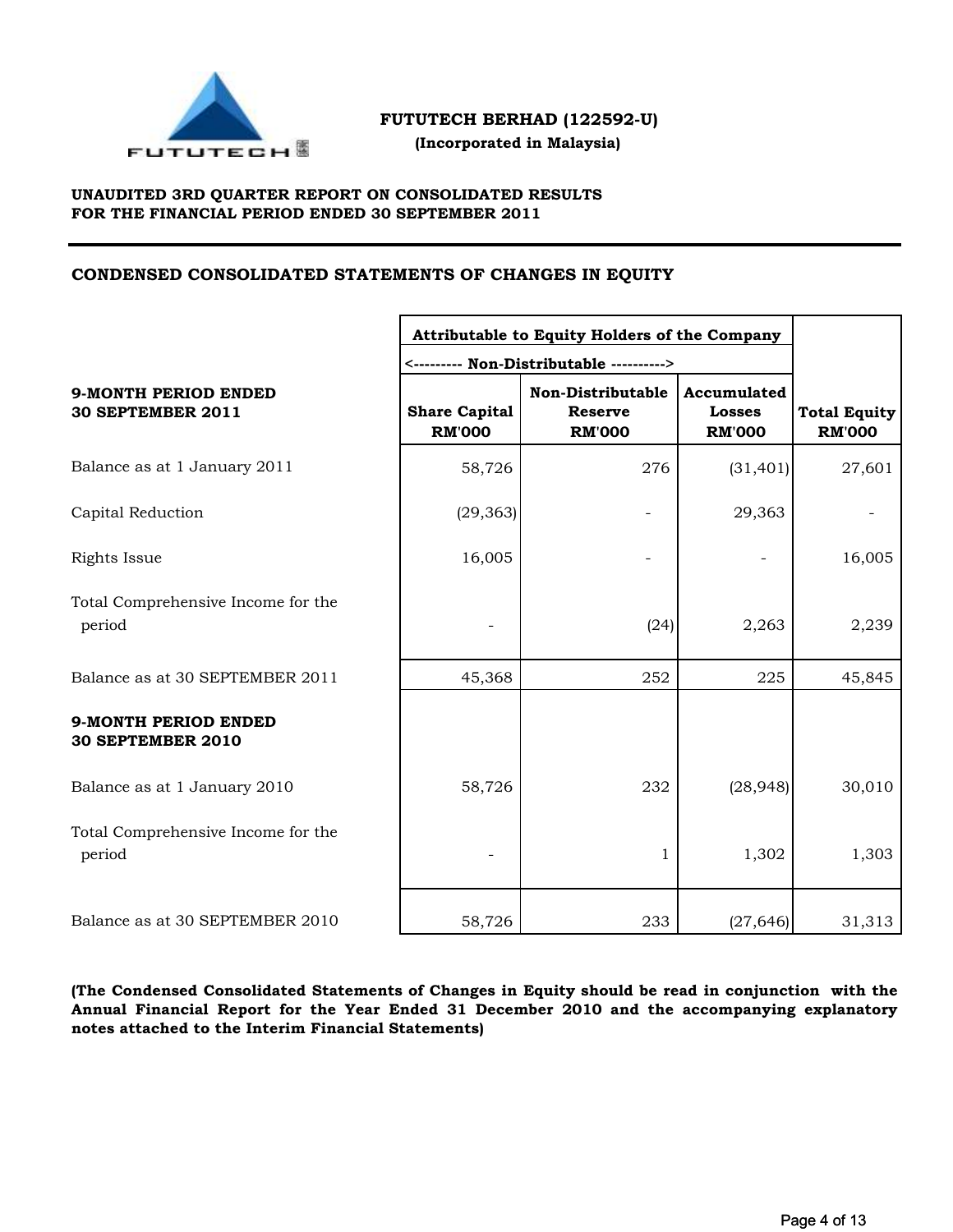

 **(Incorporated in Malaysia)**

## **UNAUDITED 3RD QUARTER REPORT ON CONSOLIDATED RESULTS FOR THE FINANCIAL PERIOD ENDED 30 SEPTEMBER 2011**

## **CONDENSED CONSOLIDATED CASHFLOW STATEMENT**

|                                                                | Current<br>year-to-date<br>ended<br>30.09.11 | Corresponding<br>year-to-date<br>ended<br>30.09.10 |
|----------------------------------------------------------------|----------------------------------------------|----------------------------------------------------|
|                                                                | (RM'000)                                     | (RM'000)                                           |
| CASH FLOWS FROM / (USED IN) OPERATING ACTIVITIES               |                                              |                                                    |
| Profit / (Loss) before tax                                     | 2,896                                        | 1,618                                              |
| Adjustment for:                                                |                                              |                                                    |
| Amortisation and depreciation of property, plant and equipment | 951                                          | 820                                                |
| Non-cash items                                                 | 156                                          | (2, 643)                                           |
| Operating Profit / (Loss) Before Working Capital Changes       | 4,003                                        | (205)                                              |
| Changes in working capital :                                   |                                              |                                                    |
| Net change in current assets                                   | (21,990)                                     | (4, 159)                                           |
| Net change in current liabilities                              | 15,370                                       | (60)                                               |
| Net Cash From / (Used In) Operations                           | (2,617)                                      | (4, 424)                                           |
| Net income tax paid                                            | (633)                                        | 35                                                 |
| Interest paid                                                  | (3)                                          | (51)                                               |
| Net Cash Generated From /(Used In) Operating Activities        | (3, 253)                                     | (4, 440)                                           |
| CASH FLOW FROM / (USED IN) INVESTING ACTIVITIES                |                                              |                                                    |
| Other investment                                               | (1, 124)                                     | 10,000                                             |
| Net Cash Generated From / (Used In) Investing Activities       | (1, 124)                                     | 10,000                                             |
| CASH FLOW (USED IN) / FROM FINANCING ACTIVITIES                |                                              |                                                    |
| Repayment of borrowings, net                                   | 15,790                                       | (1, 495)                                           |
| Net Cash Generated (Used In) / From Financing Activities       | 15,790                                       | (1, 495)                                           |
| NET INCREASE IN CASH AND CASH EQUIVALENTS                      | 11,413                                       | 4,065                                              |
| EFFECT OF EXCHANGE RATE CHANGES                                | (24)                                         |                                                    |
| CASH AND CASH EQUIVALENTS AT THE BEGINNING OF YEAR             | 5,055                                        | 6,529                                              |
| CASH AND CASH EQUIVALENTS AT THE END OF PERIOD                 | 16,444                                       | 10,594                                             |
| CASH AND CASH EQUIVALENTS CARRIED FORWARD CONSIST OF:          |                                              |                                                    |
| Cash and Bank Balances                                         | 16,444                                       | 10,594                                             |
| Fixed Deposits with Licensed Banks                             |                                              |                                                    |
| Less: Bank Overdraft                                           |                                              |                                                    |
|                                                                | 16,444                                       | 10,594                                             |
|                                                                |                                              |                                                    |

**(The Condensed Consolidated Cashflow Statements should be read in conjunction with the Annual Financial Report for the Year Ended 31 December 2010 and the accompanying explanatory notes attached to the Interim Financial Statements)**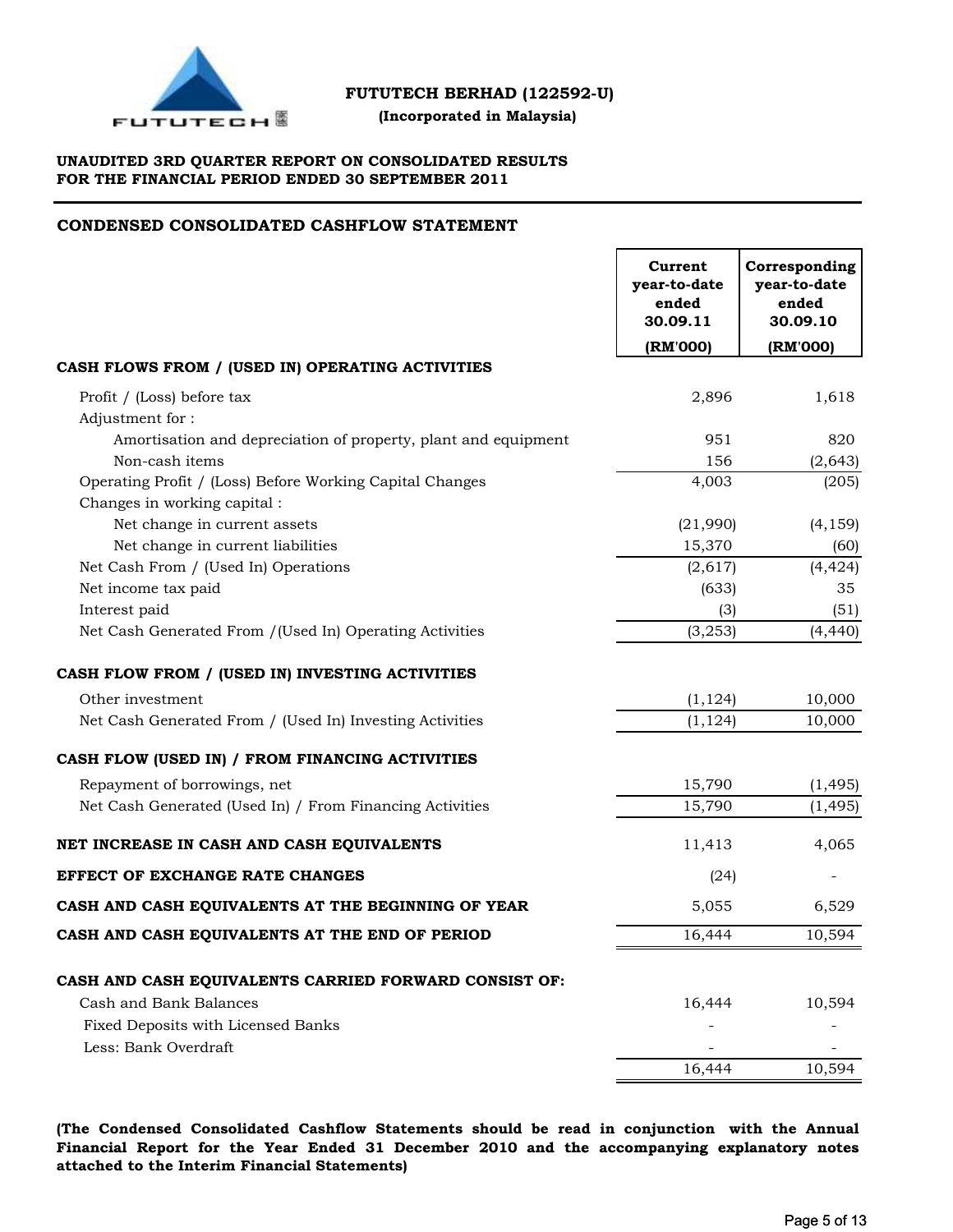

## **FUTUTECH BERHAD (122592-U) (Incorporated in Malaysia)**

## **NOTES TO THE INTERIM FINANCIAL REPORT FOR THE 2ND QUARTER ENDED 30 SEPTEMBER 2011**

### **INFORMATION REQUIRED BY FINANCIAL REPORTING STANDARD (FRS) 134**

#### **A1. Basis of Preparation**

The quarterly consolidated financial statements have been prepared by applying accounting policies and method of computation consistent with those used in the preparation of the audited financial statements of the Group and are in accordance with FRS 134, Interim Financial Reporting and Paragraph 9.22 of the Listing Requirements of Bursa Malaysia Securities Berhad ("Bursa Securities"), for the adoption of the following new/revised Financial Reporting Standards ("FRS") effective 1 January 2010 as disclosed below:

| FRSs, Amendment to FRSs and Interpretations                     | <b>Effective for financial</b><br>year beginning<br>on or after |
|-----------------------------------------------------------------|-----------------------------------------------------------------|
| FRS 7: Financial Instruments: Disclosures                       | 1 January 2010                                                  |
| FRS 8: Operating Segments                                       | 1 July 2009                                                     |
| FRS 101: Presentation of Financial Statements (Revised 2009)    | 1 January 2010                                                  |
| FRS 123 : Borrowing Costs (Revised 2009)                        | 1 January 2010                                                  |
| FRS 139: Financial Instruments: Recognition and Measurement     | 1 January 2010                                                  |
| Amendments to FRS 1: First-time Adoption of Financial Reporting |                                                                 |
| Standards and FRS 127: Consolidated and Separate Financial      |                                                                 |
| Statements: Costs of an Investment in a Subsidiary, Jointly     |                                                                 |
| Controlled Entity or Associate                                  | 1 January 2010                                                  |
| Amendments to FRS 2: Share-based Payment - Vesting              |                                                                 |
| Conditions and Cancellations                                    | 1 January 2010                                                  |
| Amendments to FRS 132: Financial Instruments: Presentation      | 1 January 2010                                                  |
| Amendments to FRS 139: Financial Instruments: Recognition       |                                                                 |
| and Measurement, FRS 7: Financial Instruments: Disclosures,     |                                                                 |
| and IC Interpretation 9: Reassessment of Embedded Derivatives   | 1 January 2010                                                  |
| IC Interpretation 9: Reassessment of Embedded Derivatives       | 1 January 2010                                                  |
| IC Interpretation 10: Interim Financial Reporting and           |                                                                 |
| Impairment                                                      | 1 January 2010                                                  |
| IC Interpretation 11: FRS 2 - Group and Treasury Share          |                                                                 |
| Transactions                                                    | 1 January 2010                                                  |
| IC Interpretation 13: Customer Loyalty Programmes               | 1 January 2010                                                  |
| IC Interpretation 14: FRS 119 - The Limit on a Defined Benefit  |                                                                 |
| Asset, Minimum Funding Requirements and their Interpretation    | 1 January 2010                                                  |
| Improvements to FRSs (2009)                                     | 1 January 2010                                                  |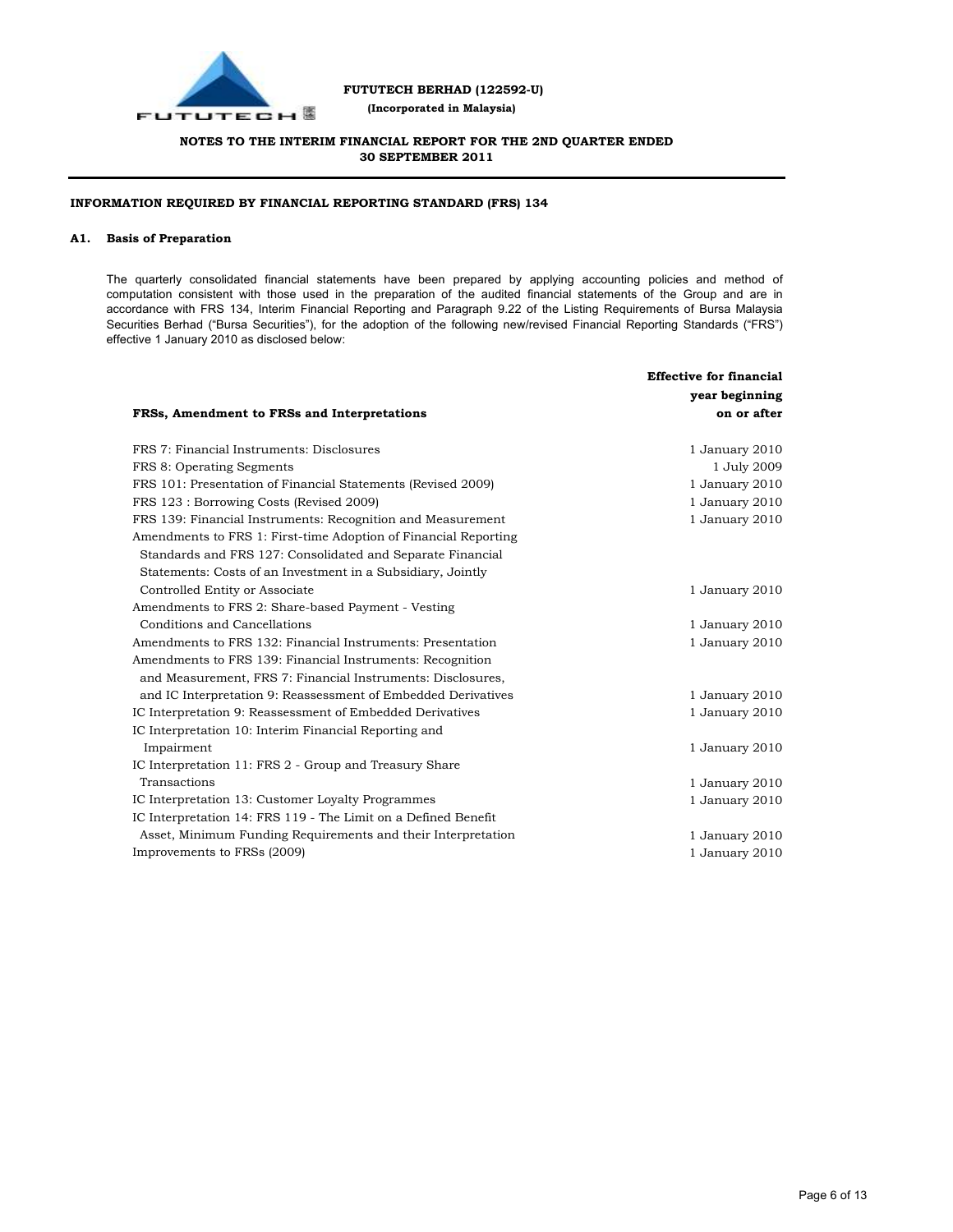

 **(Incorporated in Malaysia)**

## **NOTES TO THE INTERIM FINANCIAL REPORT FOR THE 2ND QUARTER ENDED 30 SEPTEMBER 2011**

#### **A1. Basis of Preparation (Cont'd)**

The adoption of the above pronouncements does not have significant impact to the Group, except as described below:

(b) FRS 101 (revised): Presentation of Financial Statement

The Group applies FRS 101 (revised) which became effective as of 1 January 2010. Pursuant to the revised standard, the Group presents all non-owner changes in equity separately in the consolidated statement of comprehensive income.

Comparative information has also been re-presented in conformity with the revised standard.

#### **A2. Audit Report**

The audited financial statements of the Company for the preceding financial year ended 31 December 2010 were not subject to any qualification.

#### **A3. Seasonal or Cyclical Factors**

The principal business operations of the Group are not significantly affected by any seasonal or cyclical factors.

#### **A4. Unusual Items**

There were no unusual items during the current financial quarter affecting the assets, liabilities, equity, net income or cashflow of the Group.

#### **A5. Changes in Estimates**

There were no estimation of amount used in the previous interim reports having a material impact in the current interim report.

#### **A6. Debt and Equity Securities**

There were no other issuance or repayment of any debt and equity securities, share buy-backs, share cancellations, shares held as treasury shares and resale of treasury shares for the current financial year-to-date.

#### **A7. Dividends Paid**

No dividend has been paid during the current financial year-to-date.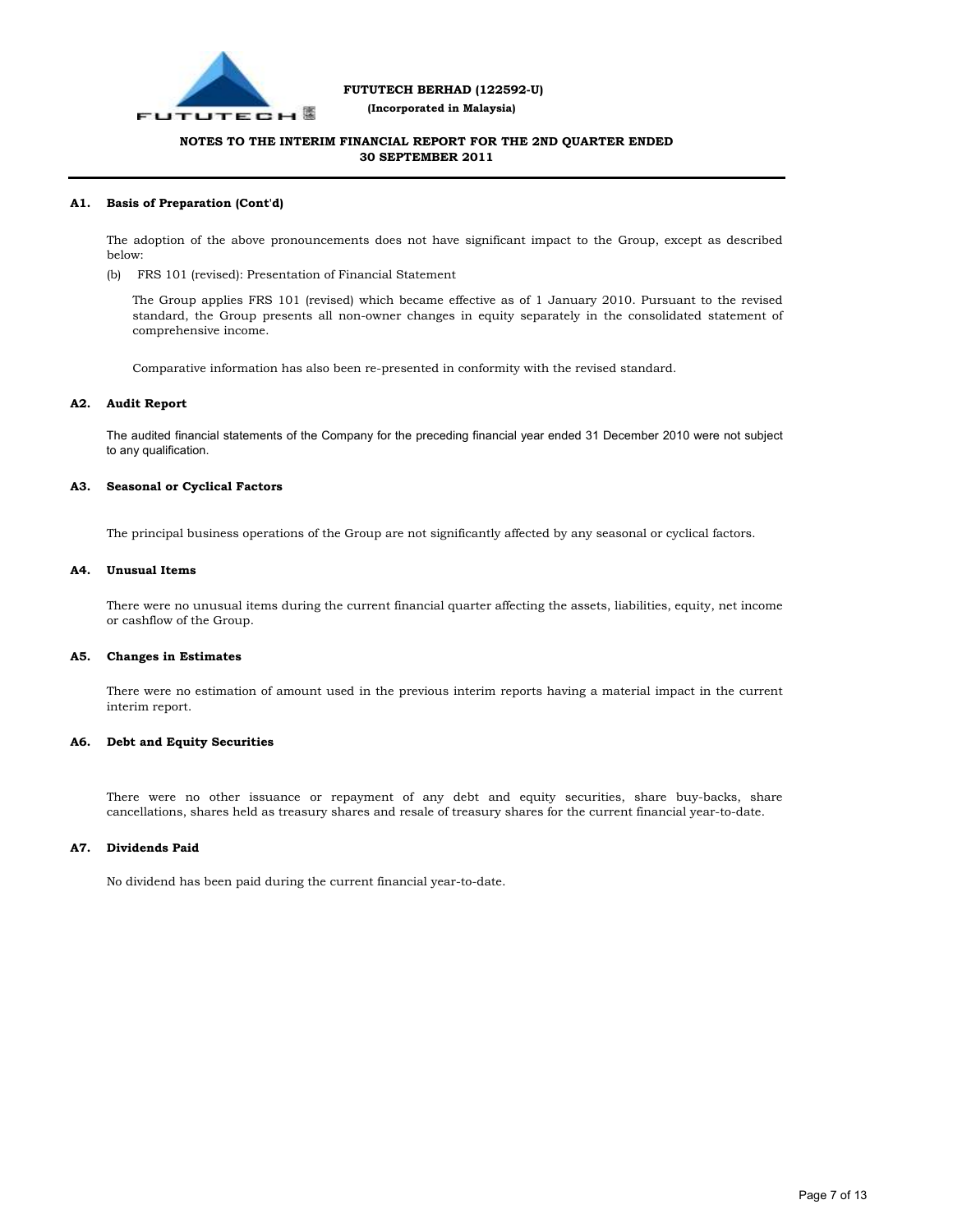

 **(Incorporated in Malaysia)**

## **NOTES TO THE INTERIM FINANCIAL REPORT FOR THE 2ND QUARTER ENDED 30 SEPTEMBER 2011**

#### **A8. Segmental Information**

The Group's operations are substantially in the manufacturing sector. The following analysis of activities are based on geographical basis.

|                                    | Ouarter<br>ended | Year-to-date<br>ended |
|------------------------------------|------------------|-----------------------|
|                                    | 30.09.2011       | 30.09.2011            |
|                                    | (RM'000)         | (RM'000)              |
| <b>Segment Revenue</b>             |                  |                       |
| -- Malaysia                        | 48,889           | 89,728                |
| -- Other Countries                 |                  |                       |
|                                    | 48,889           | 89,728                |
| Elimination of Inter-Segment Sales |                  |                       |
| Group Revenue                      | 48,889           | 89,728                |
|                                    |                  |                       |
| <b>Segment Results</b>             |                  |                       |
| -- Malaysia                        | 2,571            | 2,263                 |
| -- Other Countries                 |                  |                       |
|                                    | 2,571            | 2,263                 |
| Elimination                        |                  |                       |
| Profit/(Loss) from Operations      | 2,571            | 2,263                 |

#### **A9. Subsequent Material Events**

Pursuant to Section 8.02(1) of the Main Market Listing Requirements of Bursa Malaysia Securities Berhad ("Bursa Securities") ("Listing Requirements"), a listed issuer must ensure that at least 25% of its total listed shares are in the hands of public shareholders ("Public Shareholding Spread Requirement").

Based on the Record of Depositors of Fututech as at 17 November 2011, the public shareholding spread of the Company stood at 21.44%, which is below the Public Shareholding Spread Requirement.

As at the time of this announcement, Fututech has yet to finalise its rectification a plan to comply with the Public Shareholding Spread Requirement.

An application was made by the Company to Bursa Securities on 20 October 2011 for the extension of time to 19 January 2012 to comply with the Public Shareholding Spread Requirement. Fututech will make the necessary announcements in relation to the status of its efforts to comply with the Public Shareholding Spread Requirement every quarter of its financial year in compliance with the Listing Requirements.

#### **A10. Changes in Composition of the Group**

There were no material effect of changes in the composition of the Group during the current financial year under review.

#### **A11. Changes in Contingent Liabilities or Contingent Assets**

As at 21 November 2011, the Company has given corporate guarantees amounting to RM4 million for credit facilities granted to certain subsidiary companies.

#### **A12. Capital Commitments**

As at 30 September 2011 the Group has no material capital commitments.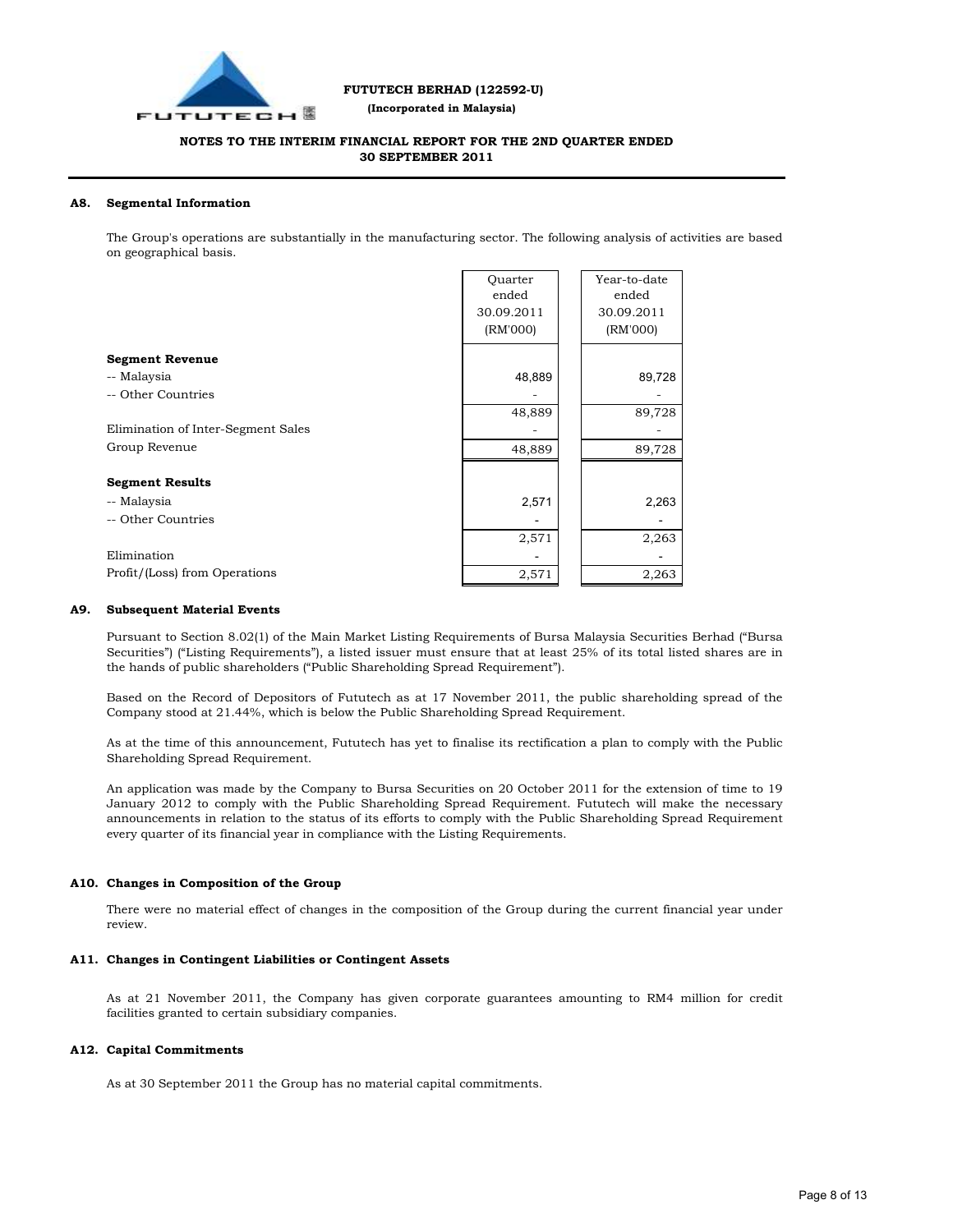

### **FUTUTECH BERHAD (122592-U) (Incorporated in Malaysia)**

## **NOTES TO THE INTERIM FINANCIAL REPORT FOR THE 2ND QUARTER ENDED 30 SEPTEMBER 2011**

### **ADDITIONAL INFORMATION REQUIRED BY THE LISTING REQUIREMENTS OF BURSA SECURITIES**

#### **B1. Review of Performance**

Group revenue increased from RM3.58 million (Q.3, 2010) to RM48.89 million (Q.3, 2011) whilst on a year-to-date ("YTD") basis, revenue correspondingly increased from RM9.33 million (YTD Sept. 2010) to RM89.73 million (YTD Sept. 2011). With the construction arm driving Group's revenue, the substantially improved Group's turnover was attributed to higher progressive works being completed at projects currently undertaken in the Klang Valley area.

On the back of a significant jump in turnover, the Group managed to achieve a profit before tax of RM2.63 million in Q.3, 2011 whilst profit before tax for YTD Sept. 2010 reached RM2.90 million. This is in contrast to a loss before tax of RM488 thousand in Q.3, 2010 and a profit before tax of RM1.62 million for YTD Sept. 2010 where the latter was mainly due to a capital gain arising from the disposal of the Group's factory in the first half of 2010 previously.

#### **B2. Comparison of Profit Before Taxation for the Current Quarter with Immediate Preceding Quarter**

|                                | Current<br>Quarter ended<br>30.09.2011<br>(RM'000) | Preceding<br>Quarter ended<br>30.06.2011<br>(RM'000) |
|--------------------------------|----------------------------------------------------|------------------------------------------------------|
| Revenue                        | 48,889                                             | 27,914                                               |
| Consolidated Profit Before Tax | 2,634                                              | 667                                                  |

The current quarter saw a substantially higher turnover against its immediate preceding quarter as the Group's construction and kitchen cabinetry divisions chalked up billings and sales respectively. Profit before tax in the current quarter improved to RM2.63 million in comparison to RM 667 thousand in the preceding quarter after construction billings improved more than 50% during the current quarter.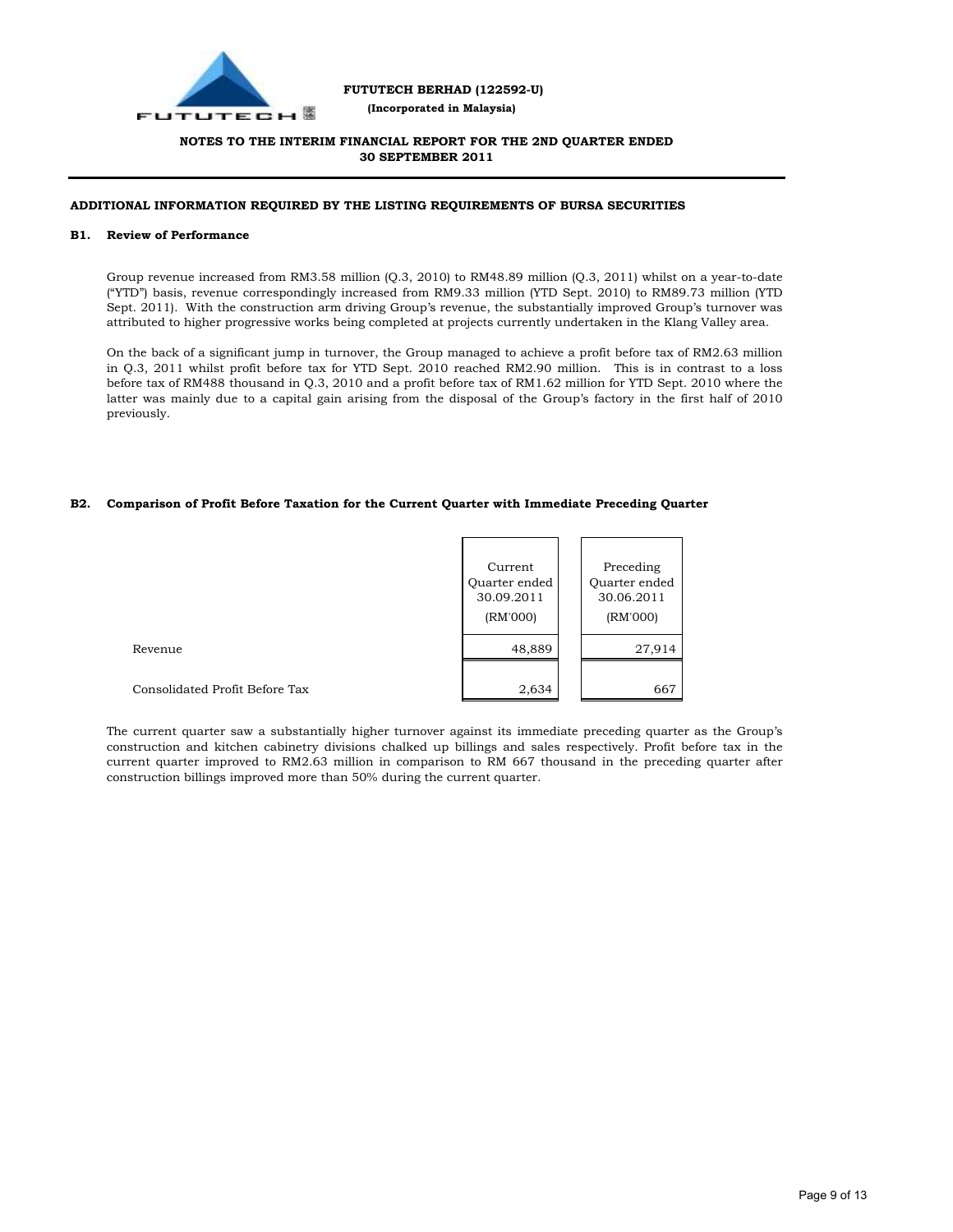

 **(Incorporated in Malaysia)**

## **NOTES TO THE INTERIM FINANCIAL REPORT FOR THE 2ND QUARTER ENDED 30 SEPTEMBER 2011**

#### **B3. Prospects**

Moving ahead, although the prevailing markets are generally cautious, we believe the Group's construction division will continue to fare positively to further enhance the Group's overall performance.

#### **B4. Profit Forecast**

Not applicable as no profit forecast was published.

#### **B5. Taxation**



Current Taxation

The income tax provision is derived based on the statutory income tax rate of 25% in accordance with the relevant income tax rules.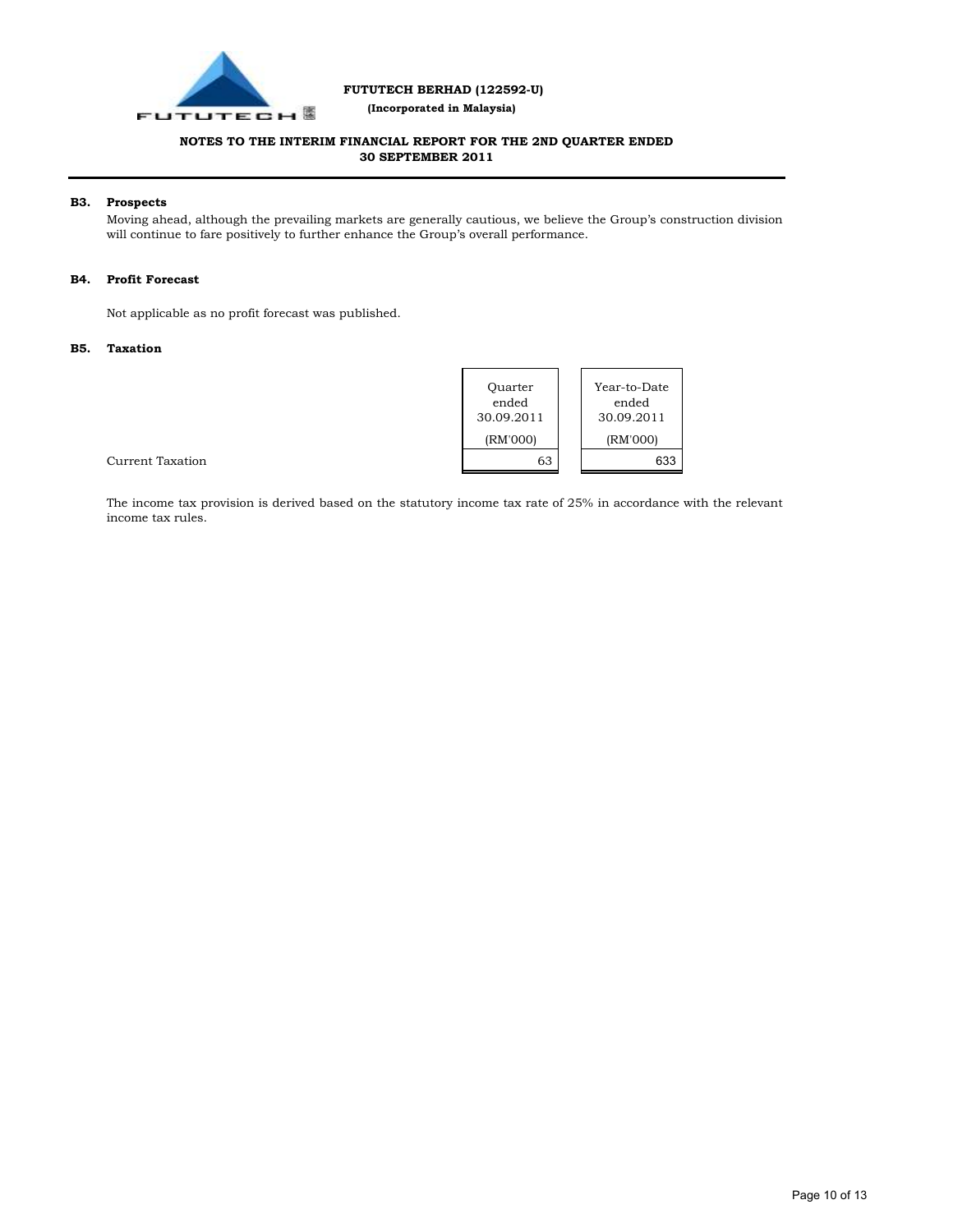

 **(Incorporated in Malaysia)**

## **NOTES TO THE INTERIM FINANCIAL REPORT FOR THE 2ND QUARTER ENDED 30 SEPTEMBER 2011**

#### **B6. Quoted Securities**

Investments in quoted securities as at 30 September 2011 are as follows :-

|                   | RM     |
|-------------------|--------|
| At cost           | 19,800 |
| At carrying value | 2,310  |
| At market value   | 2,310  |

#### **B7 Group Borrowings and Debt Securities**

|    |                           | As at<br>30.09.2011<br>(RM'000) |
|----|---------------------------|---------------------------------|
| a) | Secured borrowings        |                                 |
|    | Unsecured borrowings      |                                 |
|    |                           |                                 |
| b) | Short term                |                                 |
|    | - hire purchase creditors |                                 |
|    | - term loans              |                                 |
|    |                           |                                 |
|    | Long term                 |                                 |
|    | - hire purchase creditors |                                 |
|    | - term loans              |                                 |
|    |                           |                                 |
|    | <b>Total Borrowings</b>   |                                 |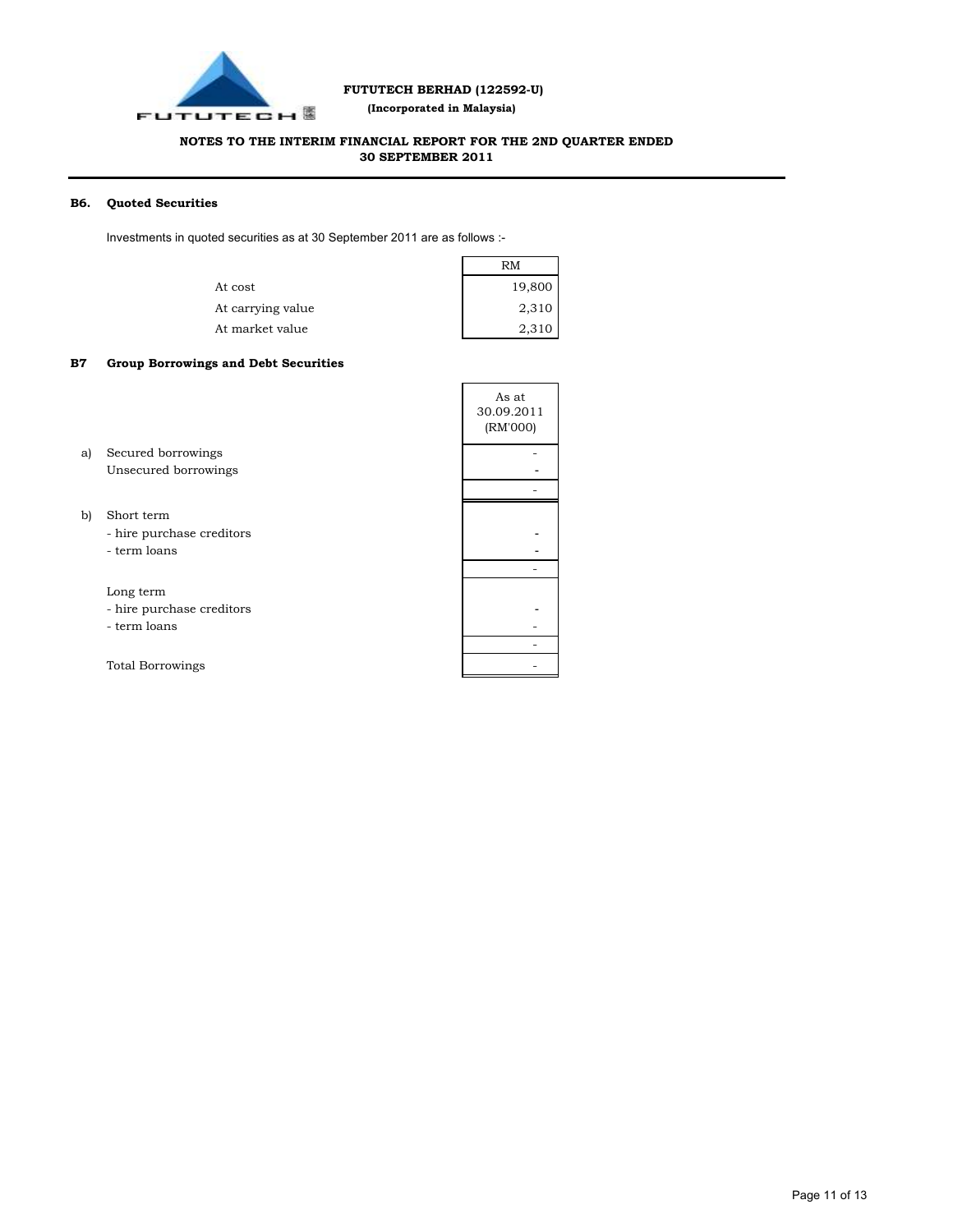

 **(Incorporated in Malaysia)**

## **NOTES TO THE INTERIM FINANCIAL REPORT FOR THE 2ND QUARTER ENDED 30 SEPTEMBER 2011**

#### **B9. Off Balance Sheet Financial Instruments**

There are no financial instruments with off balance sheet risk as at 21 November 2011

#### **B10. Material Litigation**

There is no pending material litigation as at 21 November 2011

#### **B11. Dividends**

No interim dividend has been declared for the current financial quarter under review.

#### **B12. Earnings Per Share**

|                                                                                                      | Quarter Ended |            | Year-to-Date Ended |            |  |
|------------------------------------------------------------------------------------------------------|---------------|------------|--------------------|------------|--|
|                                                                                                      | 30.09.2011    | 30.09.2010 | 30.09.2011         | 30.09.2010 |  |
| <b>Earnings</b>                                                                                      |               |            |                    |            |  |
| Profit / (Loss) attributable to equity<br>holders of the Company (RM'000)                            | 2,571         | (599)      | 2,263              | 1,302      |  |
| a) Basic                                                                                             |               |            |                    |            |  |
| Issued ordinary shares at the beginning of<br>the period ('000)                                      | 58,726        | 58,726     | 58,726             | 58,726     |  |
| Effect of shares issued ('000)                                                                       | 32,011        |            | 32,011             |            |  |
| Weighted average number of ordinary<br>shares ('000)                                                 | 90,737        | 58,726     | 90,737             | 58,726     |  |
| Basic Profit/(losses) per share<br>attributable to equity holders of the<br>parent (Sen)             | 2.83          | (1.02)     | 2.49               | 2.22       |  |
| b) Diluted                                                                                           |               |            |                    |            |  |
| Weighted average number of ordinary<br>shares ('000)                                                 | $N/A^*$       | $N/A^*$    | $N/A^*$            | $N/A^*$    |  |
| Effect of share options ('000)                                                                       | $N/A^*$       | $N/A^*$    | $N/A^*$            | $N/A^*$    |  |
| Weighted average number of ordinary<br>shares (diluted) ('000)                                       | $N/A^*$       | $N/A^*$    | $N/A^*$            | $N/A^*$    |  |
| Fully diluted earnings / (losses) per<br>share attributable to equity holders of<br>the parent (Sen) | $N/A^*$       | $N/A^*$    | $N/A^*$            | $N/A^*$    |  |

**\*** *Fully diluted EPS is not calculated as the impact is anti-dilutive*